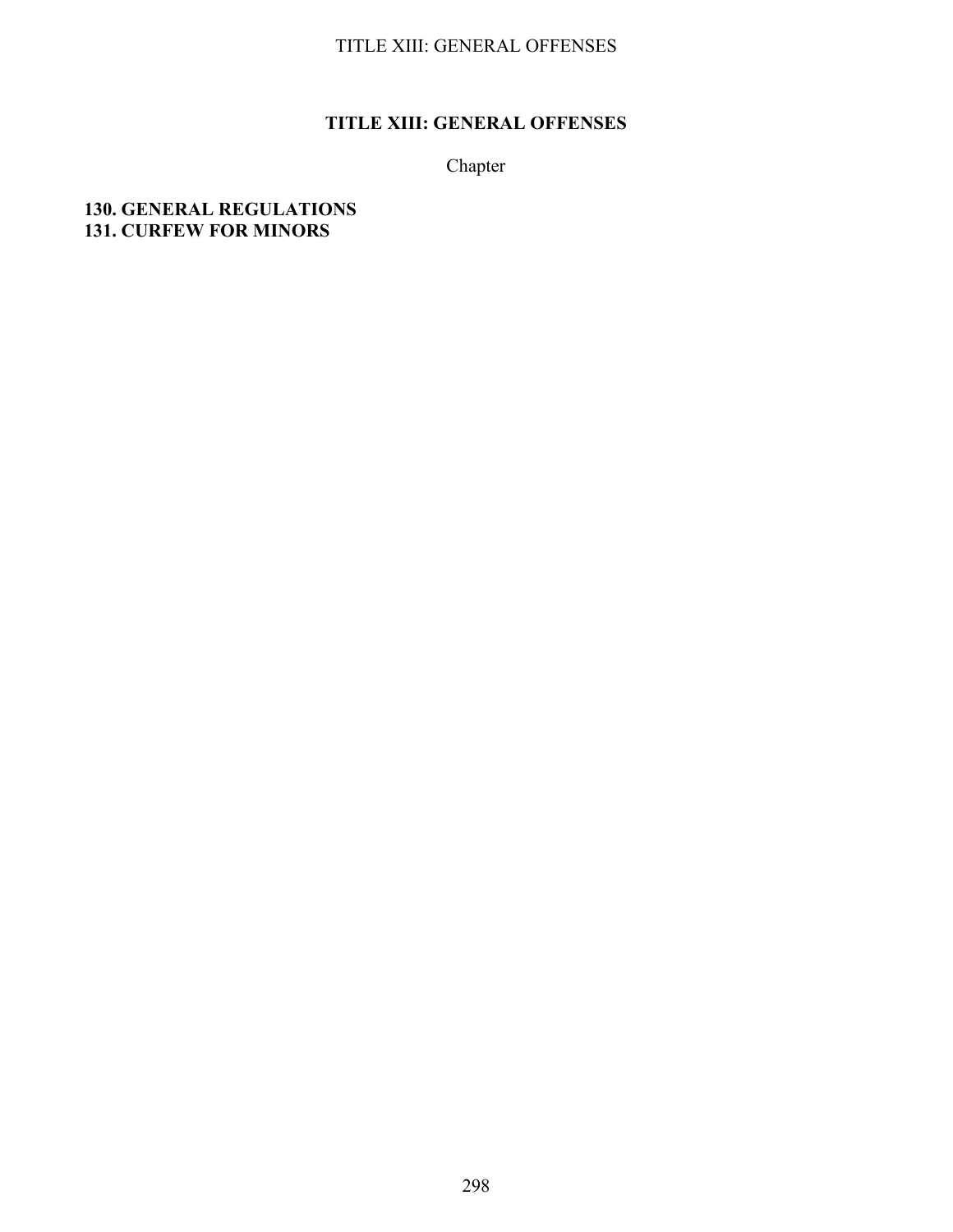# **CHAPTER 130: GENERAL REGULATIONS**

## Section

- 130.01 Interference with public safety officers
- 130.02 Loitering for purpose of engaging in drug-related activity
- 130.03 Distribution of offensive matter
- 130.04 Discharge of firearms
- 130.05 Projectiles; archery ranges
- 130.06 Possession of nunchakus
- 130.07 Electric fences
- 130.08 Interference or injury to fire alarm system; false alarms
- 130.09 Unauthorized use of police whistle, fire signals
- 130.10 Injury to or interference with town property
- 130.11 Climbing on town water tank
- 130.12 Failure to pay fares, fees

# **§ 130.01 INTERFERENCE WITH PUBLIC SAFETY OFFICERS.**

(A) *Police Department*. It shall be unlawful to interfere with, hamper, molest, resist or hinder a police officer in the lawful discharge of his or her duty.

(B) *Fire Department*.

 (1) No person shall be where a fire is in progress in a way as to interfere with the duties of the Fire Department; nor shall any vehicle be driven nearer than 50 feet to any fire truck when that truck is proceeding to a fire.

 (2) No person shall enter in or on any buildings or grounds occupied by the Fire Department or interfere with a firefighter in the discharge of his or her duty, or hinder him or her in the performance of that duty; nor shall any person other than members of the Fire Department loiter about any fire station, or change, handle or meddle in any manner with any fire engine or any other fire apparatus.

 (3) No person other than a bona fide member of the Fire or Police Department shall mount any fire engine, wagon or apparatus before it leaves the station or while on its way to or from a fire, or at any other time, unless by permission of the driver or officer in command of that engine, wagon or other apparatus.

(1993 Code, § 46-2) Penalty, see § 10.99

# **§ 130.02 LOITERING FOR PURPOSE OF ENGAGING IN DRUG-RELATED ACTIVITY.**

(A) For the purpose of this section, the following definitions shall apply unless the context clearly indicates or requires a different meaning.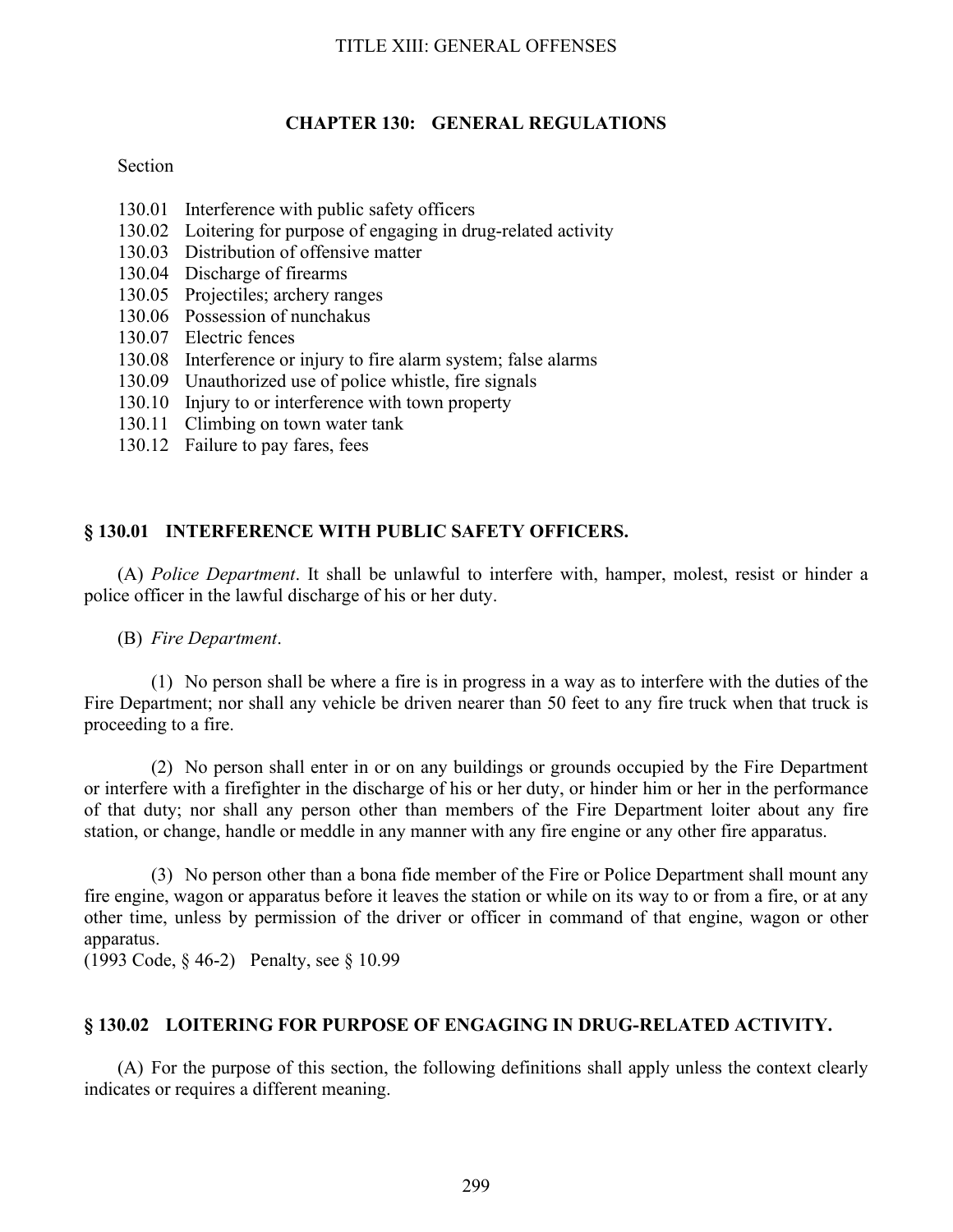*KNOWN UNLAWFUL DRUG USER, POSSESSOR OR SELLER*. A person who has, within the knowledge of the arresting officer, been convicted in any court within this state of any violation involving the use, possession or sale of any of the substances referred to in the North Carolina Controlled Substances Act, G.S. Chapter 90-87 *et seq*., or has been convicted of any violation of any substantially similar laws of any political subdivision of this state or of any other state or of federal law.

 *PUBLIC PLACE.* Any street, sidewalk, bridge, alley or alleyway, plaza, park, driveway, parking lot or transportation facility, or the doorways and entranceways to any building which fronts on any of those places, or a motor vehicle in or on any of those places or any property owned by the town.

(B) It shall be unlawful for a person to remain or wander about in a public place in a manner and under circumstances manifesting the purpose to engage in a violation of any subdivision of the North Carolina Controlled Substances Act, G.S. §§ 90-87 *et seq*. These circumstances shall include:

 (1) Repeatedly beckoning to, stopping or attempting to stop passersby, or repeatedly attempting to engage passersby in conversation;

(2) Repeatedly stopping or attempting to stop motor vehicles;

(3) Repeatedly interfering with the free passage of other persons;

(4) That person is a known drug user, possessor or seller;

 (5) That person behaves in a manner as to raise a reasonable suspicion that he or she is about to engage in or is engaged in an unlawful drug-related activity;

 (6) That person repeatedly passes to or receives money or objects from passersby, whether on foot or in a vehicle;

(7) That person takes flight upon the approach or appearance of a police officer;

(8) That person is at a location frequented by persons who use, possess or sell drugs; or

 (9) Any vehicle involved is registered to a known unlawful drug user, possessor or seller, or is known to be or have been involved in drug-related activities. (1993 Code, § 46-3) Penalty, see § 10.99

## **§ 130.03 DISTRIBUTION OF OFFENSIVE MATTER.**

(A) It shall be unlawful for any person to print, publish, distribute or cause to be printed, published or distributed, by any means, or in any manner whatsoever, any handbill, circular, booklet, pamphlet, leaflet, card, sticker, periodical, literature or paper which tends to expose any individual or group to hatred, contempt, ridicule or obloquy, unless the same has clearly printed or written thereon: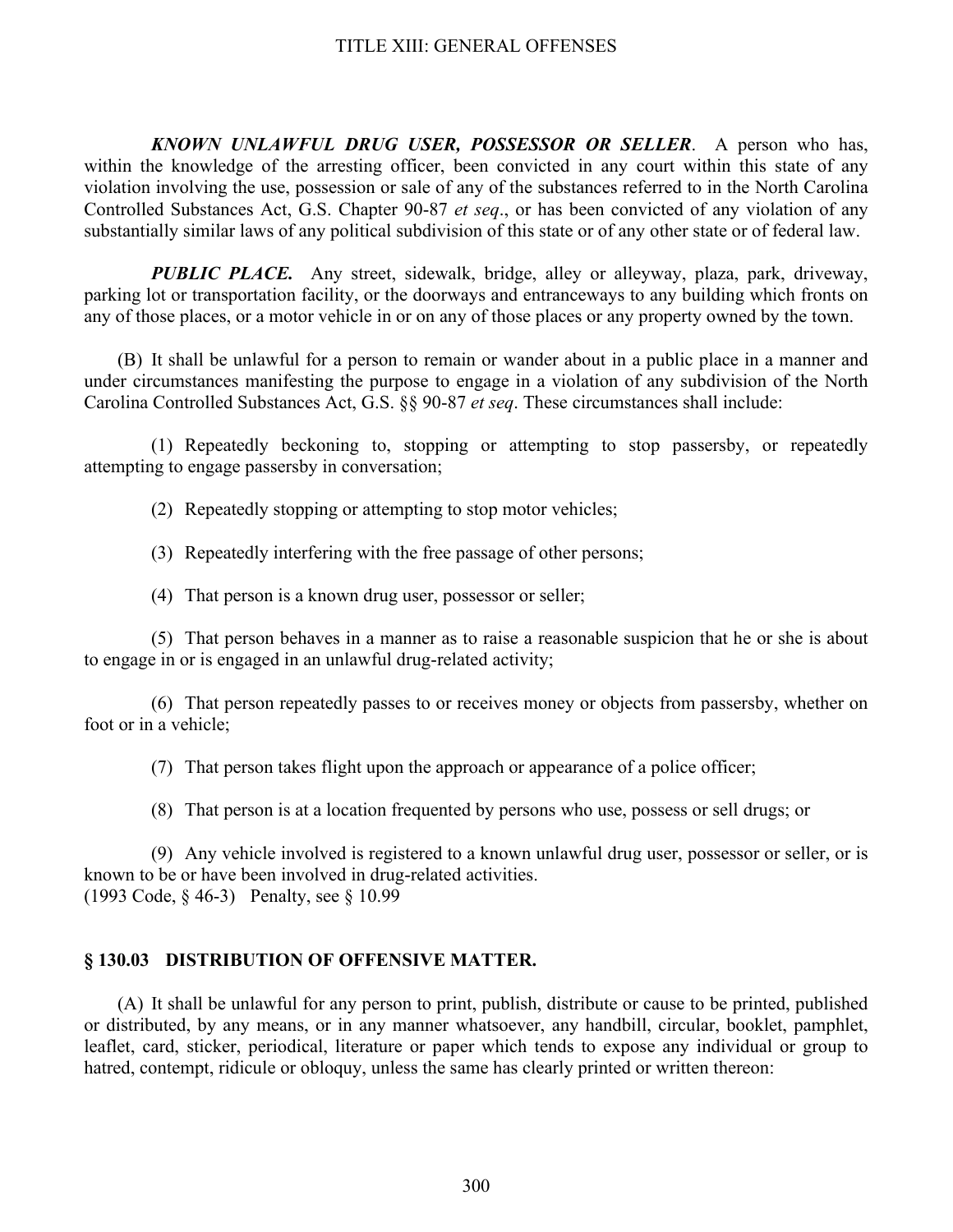(1) The true name and post office address of the person causing the same to be printed, published or distributed; and

 (2) If that name is that of a firm, corporation or organization, the name and post office address of the individual acting in its behalf in causing that printing, publication or distribution.

(B) This section shall not be construed to relieve the author, distributor or person who causes to be printed, published or distributed any of the matter herein set forth, from any civil or criminal liability now or hereafter imposed by law or ordinance.

(1993 Code, § 46-4) Penalty, see § 10.99

#### **§ 130.04 DISCHARGE OF FIREARMS.**

No person shall discharge, fire or cause to explode any firearm, fireworks, pyrotechnics or other explosive, except as allowed by state law. Police officers in the performance of their official duties are exempt from the provisions of this section.

(1993 Code, § 46-5) Penalty, see § 10.99

*Statutory Reference:*

 *Authority to regulate the discharge of firearms, see G.S. § 160A-189*

#### **§ 130.05 PROJECTILES; ARCHERY RANGES.**

No person shall shoot or project any stone, rock, shot or other hard substance by means of a slingshot, bean shooter, shot shooter, air rifle, pop gun, bow or other similar contrivance; provided, that archery shooting may be engaged in on those premises as may be set aside and approved therefor by the Board of Commissioners.

(1993 Code, § 46-6) Penalty, see § 10.99

### **§ 130.06 POSSESSION OF NUNCHAKUS.**

(A) It shall be unlawful for any person to have in his or her possession or within ready access of his or her possession any device constructed, manufactured or assembled so as to be made of pieces of wood or other material joined together by a section of cord, rope, chain or other similar material and commonly known as a nunchakus, the possession or ready access of possession to be in any public place within the town and that device having no other purpose except to be used as a weapon.

(B) Any member of the Police Department shall have authority to confiscate any like device as described in division (A) above.

(1993 Code, § 46-7) Penalty, see § 10.99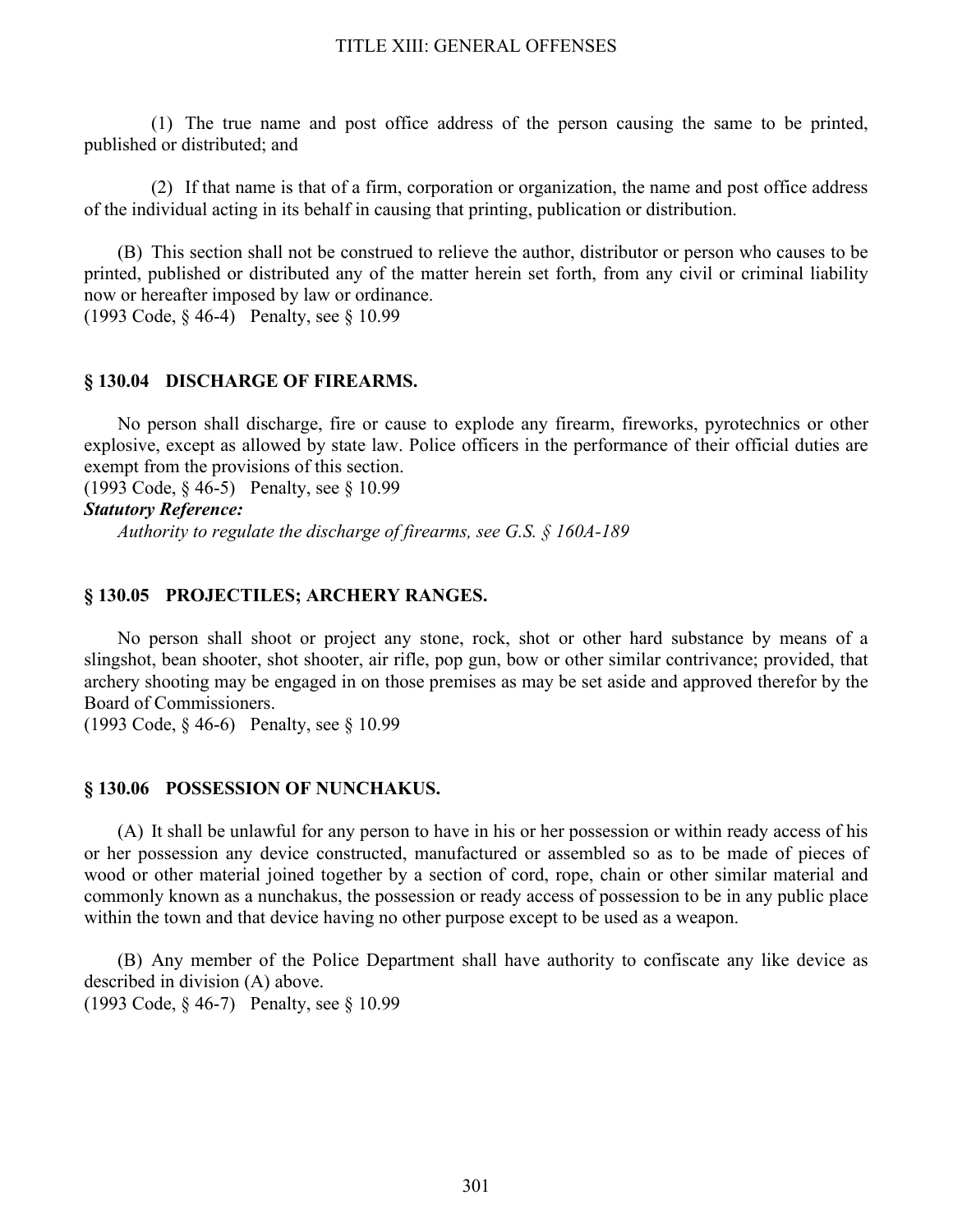#### **§ 130.07 ELECTRIC FENCES.**

It shall be unlawful for any person to build, erect, construct or otherwise have on his or her premises, or the premises rented or occupied by him or her or controlled by him or her, an electric fence, or fence charged with electricity, whereby any person may be shocked by coming into contact with same.

(1993 Code, § 46-8) Penalty, see § 10.99

#### **§ 130.08 INTERFERENCE OR INJURY TO FIRE ALARM SYSTEM; FALSE ALARMS.**

(A) No person shall interfere carelessly or willfully with the fire alarm system or injure the poles, wires, boxes or other apparatus connected therewith.

(B) No person shall give or cause to be given any false alarm of fire by means of the fire alarm system or otherwise.

(1993 Code, § 46-9) Penalty, see § 10.99

## **§ 130.09 UNAUTHORIZED USE OF POLICE WHISTLE, FIRE SIGNALS.**

No person without special authority from the Chief of Police or Fire Chief shall carry or use any whistle, bell, horn or siren similar in appearance or sound to the whistles, horns or sirens used by the Police or Fire Department.

(1993 Code, § 46-10) Penalty, see § 10.99

## **§ 130.10 INJURY TO OR INTERFERENCE WITH TOWN PROPERTY.**

No person shall willfully or negligently injure or interfere with any valve, valve box, meter, meter box, storm or sanitary sewer manhole cover, storm sewer catch basin cover, fire hydrant, police or fire alarm box, traffic signal or any other property used in the town's water, sewer, police or fire alarm system.

(1993 Code, § 46-11) Penalty, see § 10.99

#### **§ 130.11 CLIMBING ON TOWN WATER TANK.**

It shall be unlawful for any person, other than persons employed by the town, to climb up the water tank in the town.

(1993 Code, § 46-12) Penalty, see § 10.99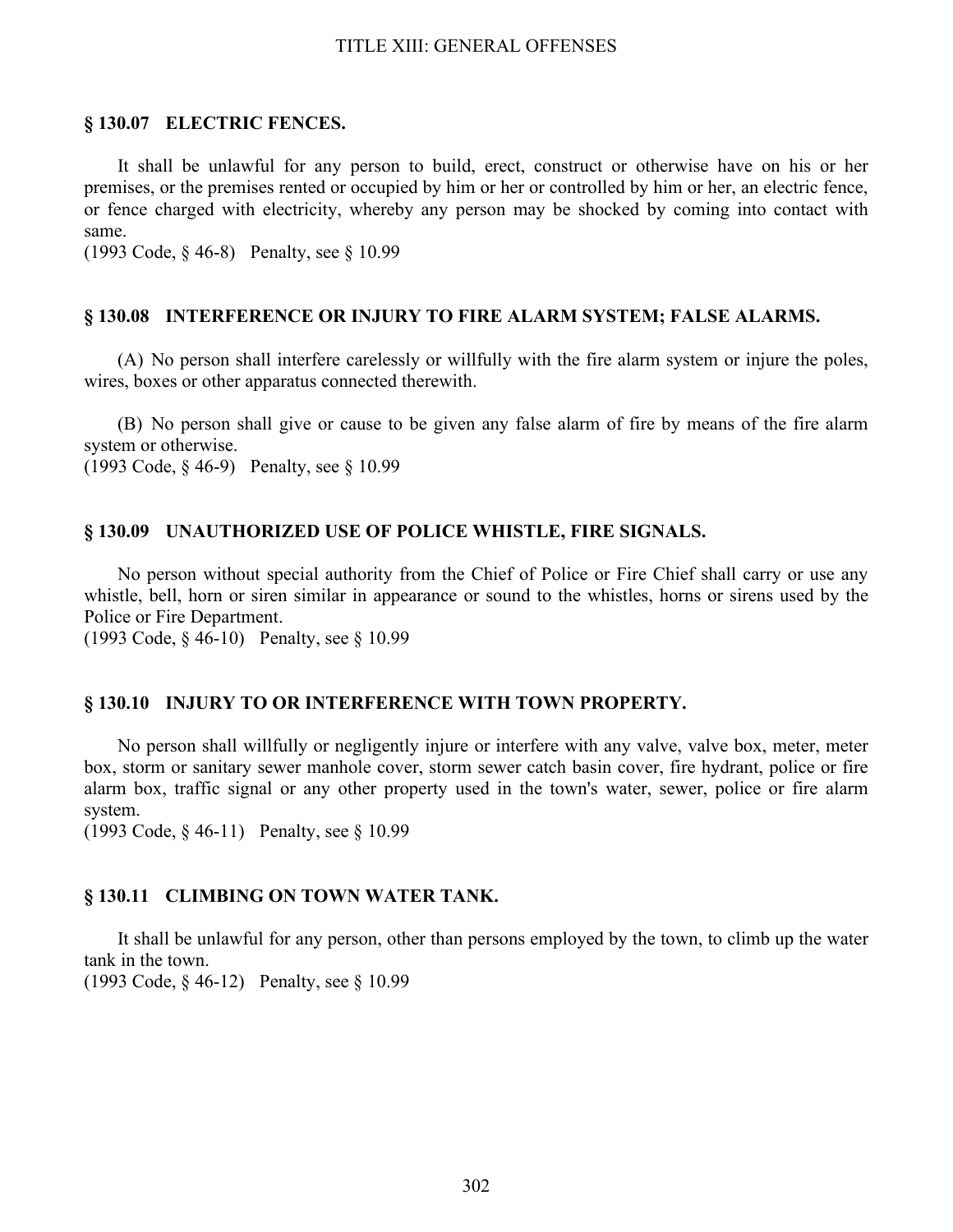# **§ 130.12 FAILURE TO PAY FARES, FEES.**

No person except persons entitled to free transportation shall ride upon any bus, taxicab or other public conveyance without paying therefor the fare prescribed or allowed by law, or attend any show or other amusement without paying the prescribed fee.

(1993 Code, § 46-13) Penalty, see § 10.99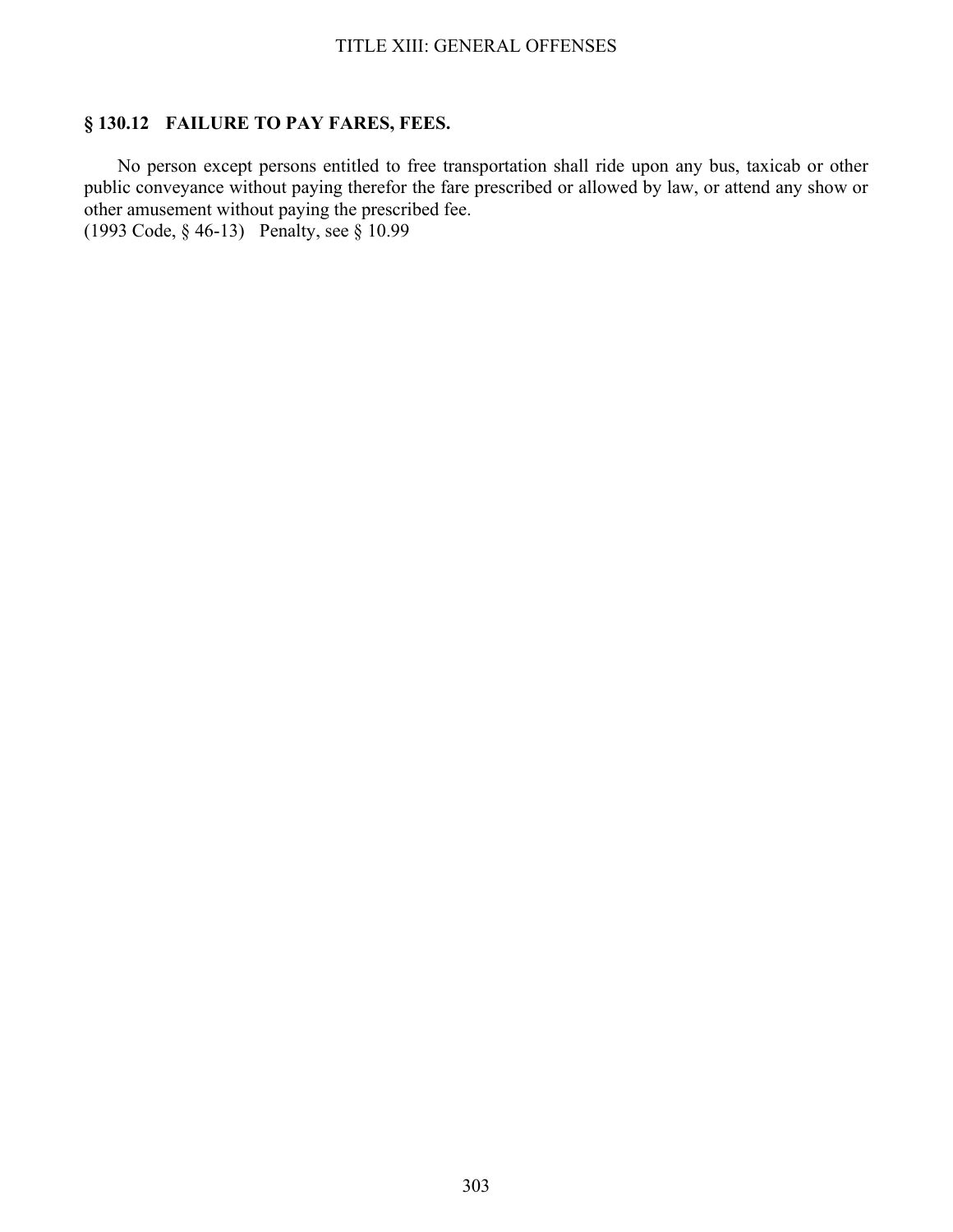## **CHAPTER 131: CURFEW FOR MINORS**

Section

 131.01 Purpose 131.02 Definitions 131.03 Offenses 131.04 Exceptions 131.05 Defense

131.99 Penalty

## **§ 131.01 PURPOSE.**

(A) The purpose of this chapter is to protect juveniles from victimization and exposure to criminal activity by establishing a curfew for juveniles under the age of 16 years in the Town of Enfield. This chapter is intended to reinforce and to promote the role of the parent in raising and guiding children, and promote the health, safety, peace and welfare of both juveniles and adults by creating an environment that offers better protection and security for all concerned.

(B) The Board of Commissioners finds that minors are particularly vulnerable to night time crime and drug use and that they do not always make good decisions about whether they should take part in a like activity.

(Ord. passed 6-24-2003)

## **§ 131.02 DEFINITIONS.**

For the purpose of this chapter, the following definitions shall apply unless the context clearly indicates or requires a different meaning.

**DIRECT ROUTE.** The shortest reasonable path of travel or a commonly used route to reach a final destination without any detour or stop along the way.

*ESTABLISHMENT.* A privately owned place of business operated for profit to which the public has access or is invited including, but not limited to, a place of amusement or entertainment.

*GUARDIAN.* A person who is court-appointed to be the guardian of a juvenile.

*JUVENILE.* An unemancipated person under the age of 16 who is not lawfully married.

*PARENT.* A person who is a natural parent, adoptive parent, foster parent or step-parent or any other person to whom legal custody has been given by court order.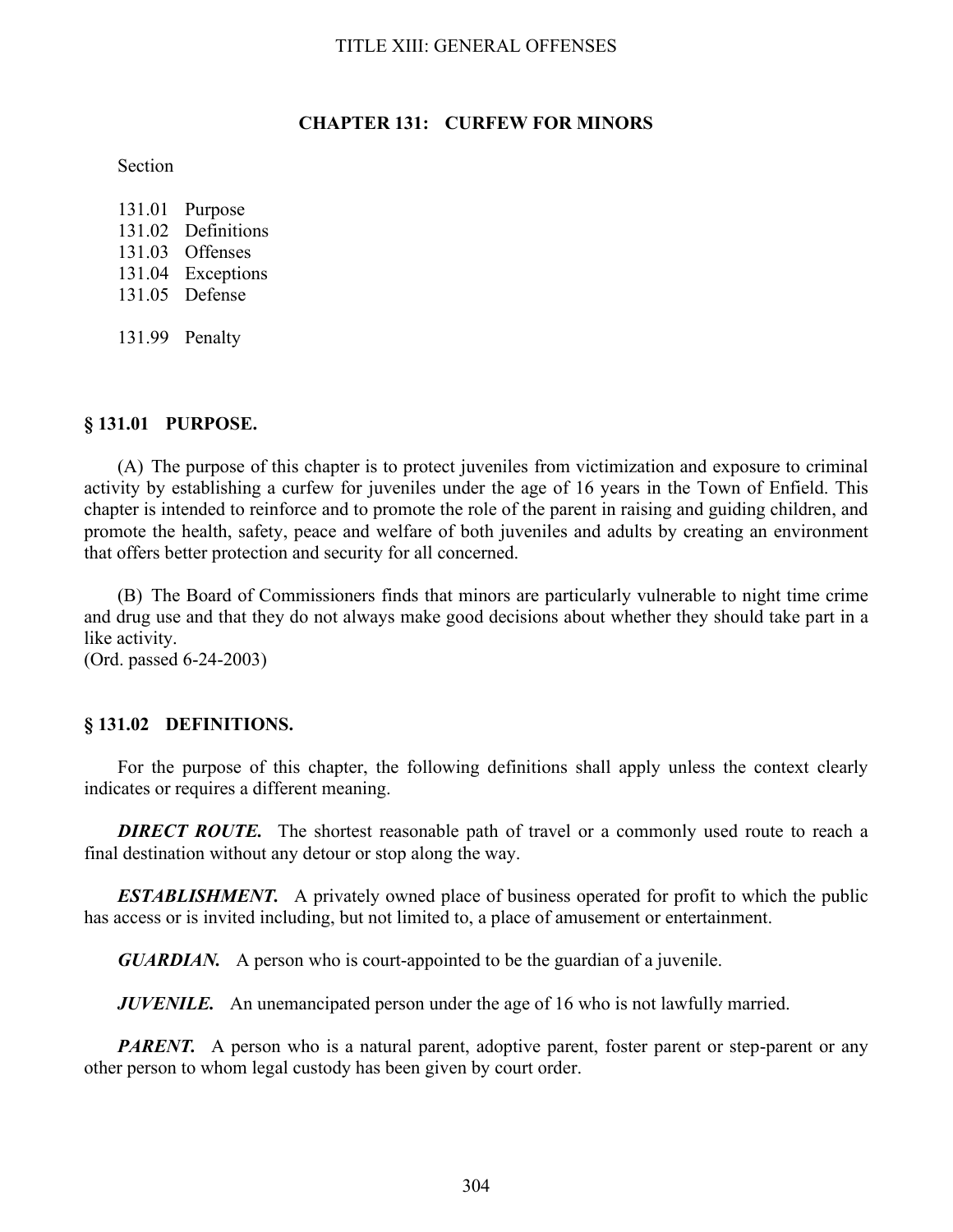**PUBLIC PLACE.** A place that is generally open to and used by the public or a substantial group of the public, whether it be publicly or privately owned, including but not limited to, streets, sidewalks, highways, alleys, rights-of-way, public vehicular areas, parking lots, transportation facilities, theaters, restaurants, shops, schools and school-grounds, places of business and amusement, playgrounds and parks.

(Ord. passed 6-24-2003)

### **§ 131.03 OFFENSES.**

It is a violation of this chapter for:

(A) A juvenile to be in a public place or on the premises of an establishment within the town at any time from 11:00 p.m. at night until 5:00 a.m. of the following day;

(B) A parent or guardian of a juvenile to knowingly permit or by insufficient control, allow the juvenile to be in a public place or on the premises of an establishment within the town during the restricted hours stated in division (A) above. *KNOWINGLY* includes knowledge that a parent should reasonably be expected to possess concerning the whereabouts of a juvenile in that parent's legal custody. This requirement is intended to hold a neglectful or careless parent to a reasonable community standard of parental responsibility. It shall be no defense that a parent was indifferent to the activities or conduct or whereabouts of the juvenile;

(C) The owner, operator or an employee of an establishment knowingly allows a juvenile to remain upon the premises of the establishment during the restricted hours stated in division (A) above. *KNOWINGLY* includes knowledge that an owner, operator or employer should reasonably be expected to have concerning the patrons of an establishment;

(D) A person 16 years of age or older to aid or abet a juvenile in the violation of division (A) above; or

(E) A parent or guardian to refuse to take custody of a juvenile for whom the parent or guardian is responsible, during the restricted hours stated in division (A) above. (Ord. passed 6-24-2003) Penalty, see § 131.99

#### **§ 131.04 EXCEPTIONS.**

A juvenile who is in a public place or establishment during the restricted hours stated in § 131.03 above shall not be in violation of this chapter if the juvenile is:

(A) Accompanied by a parent or guardian;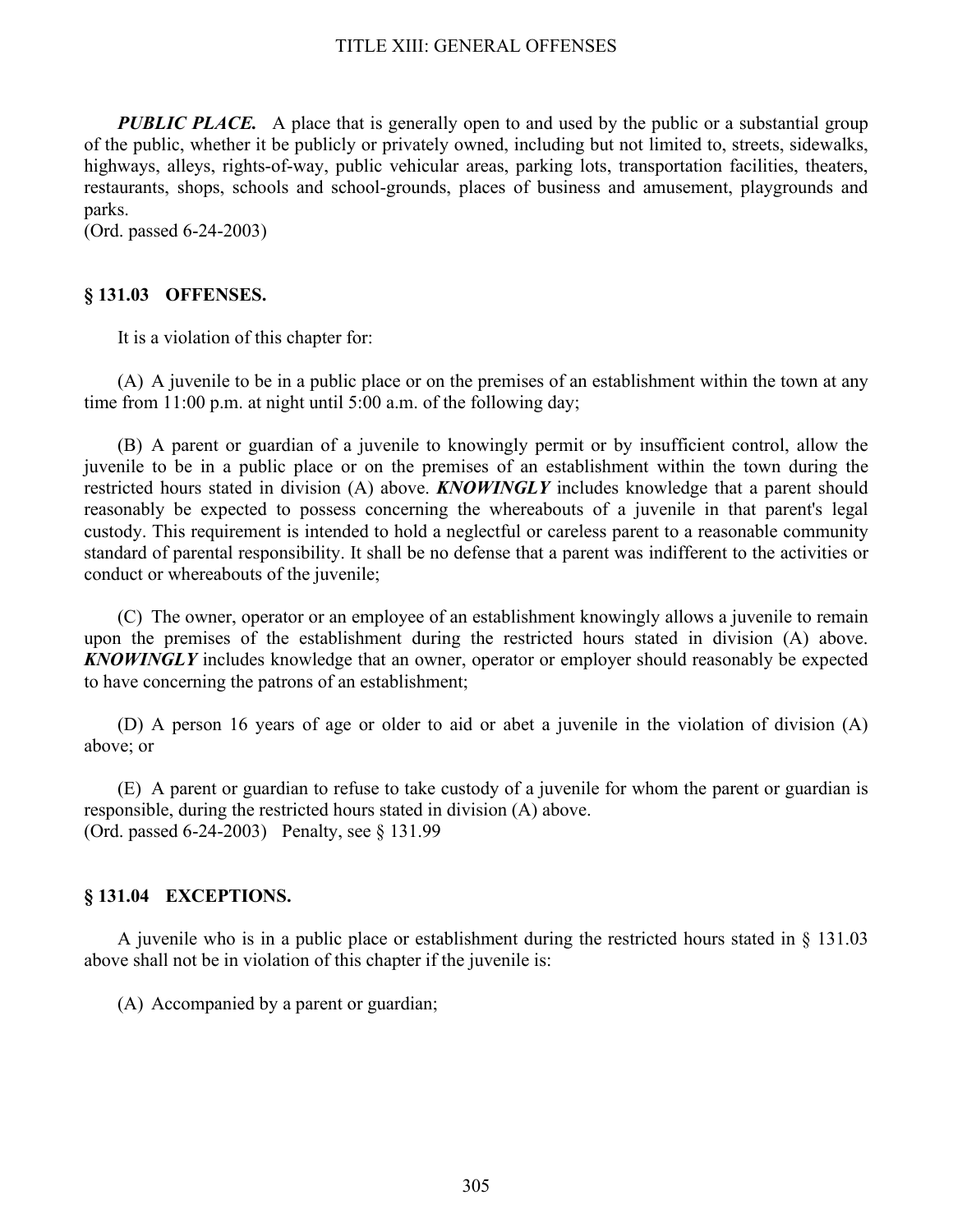(B) Accompanied by an adult 18 years of age or older authorized by the parent or guardian of the juvenile to take the parent or guardian's place in accompanying the juvenile for a designated period of time and purpose within a specified area;

(C) On an errand, using a direct route, at the direction of the juvenile's parent or guardian until the hour of 12:30 a.m.;

(D) In a motor vehicle with parental consent engaged in travel through the town or originating or terminating in the town;

(E) Traveling in a motor vehicle with a parent or guardian, or traveling in a motor vehicle with an adult 18 years of age or older authorized by the parent or guardian of the juvenile to take the parent or guardian's place in accompanying the juvenile for a designated period of time and purpose within a specified area;

(F) Engaged in a lawful employment activity, or using a direct route to or from a place of employment;

(G) Reacting or responding to an emergency;

(H) Attending or traveling to or from, by direct route, an official school, religious or recreational activity that is supervised by adults and sponsored by a public or private school, the Town of Enfield or other governmental entity, a civic organization, a church or other similar entity that accepts responsibility for the juvenile;

(I) Exercising rights protected by the United States or North Carolina Constitution such as the free exercise of religion, freedom of speech and the right of assembly;

(J) Traveling in instances of reasonable necessity, if the juvenile possesses a written statement signed by the juvenile's parent or guardian that: identifies the juvenile; states the purpose and reasonable necessity of the travel; and specifies the time, origin and destination of travel; or

(K) Engaged in a lawful activity on a sidewalk immediately adjacent to the juvenile's residence. (Ord. passed 6-24-2003)

## **§ 131.05 DEFENSE.**

An owner, operator or employee of an establishment may not be prosecuted under § 131.03 if the person promptly notified the Police Department that a juvenile was present on the premises of the establishment during the restricted hours and refused to leave. (Ord. passed 6-24-2003)